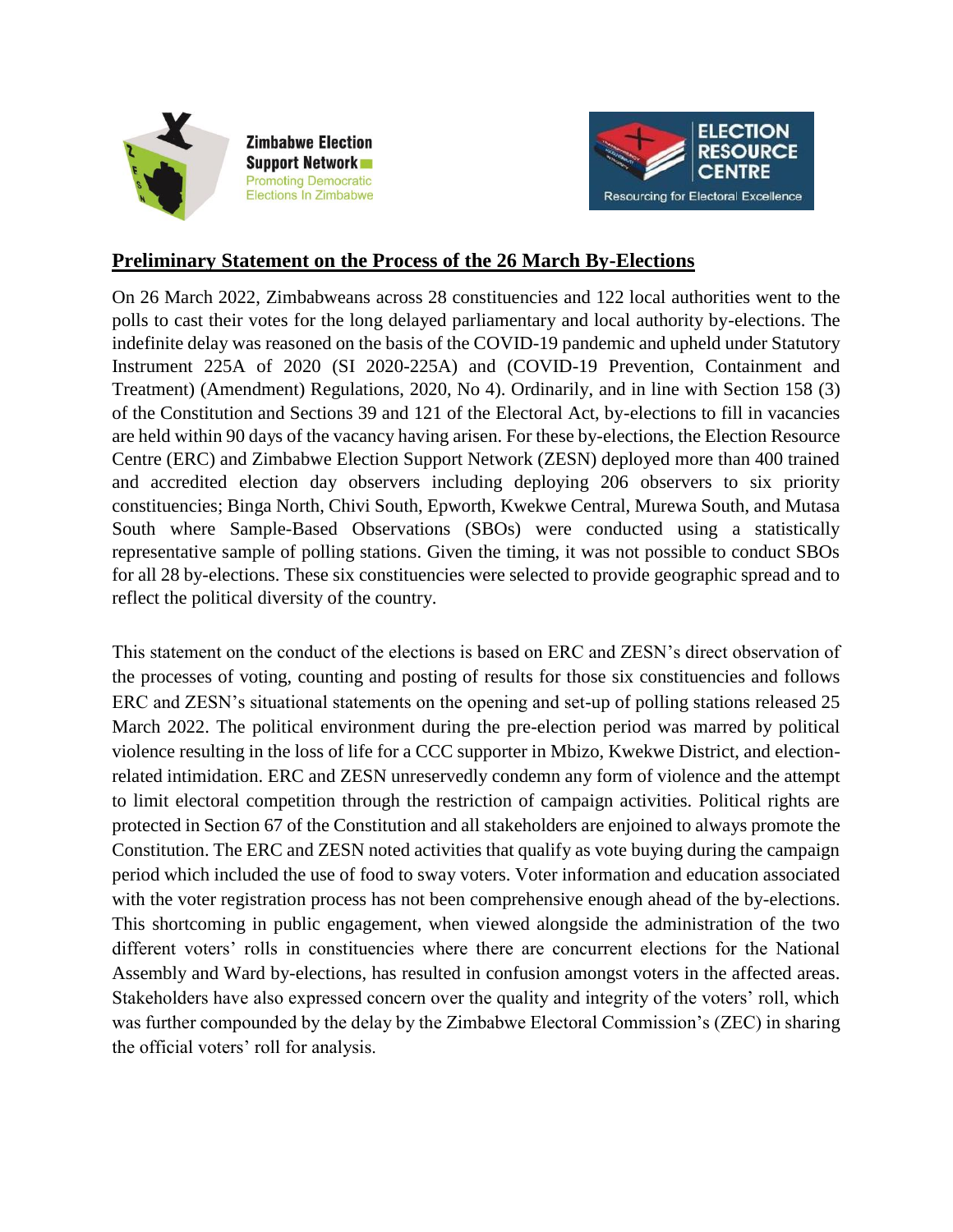Overall, ERC and ZESN observers reported that the election day was peaceful and generally well administered, but with concerns about community coercion in rural areas undermining the right to vote. Of the six constituencies observed, so far results have been announced for Epworth, Murewa South and Mutasa South. The results for Binga North, Epworth, Kwekwe and Murewa South reflect the ballots cast, however, it is not possible to verify the results for Mutasa South as community coercion and a close election undermine the credibility of the election and legitimacy of the outcome. ERC and ZESN will verify the results for Chivi South when it has been announced.

ERC and ZESN are still processing the data received from its additional stationary and mobile observers and will provide the findings from all the complementary observation methodologies in a forthcoming comprehensive report.

### **Voting, Counting and Results Announcements Process**

#### *Voter Verification*

Only voters with their names appearing on the voters' roll and who had appropriate identity documents were permitted to vote. ERC and ZESN observers reported that at 100% of polling stations voters had their names checked against the polling station based voters' roll and identification verified before being permitted to vote.

### *Indelible Ink*

ERC and ZESN observers reported that all voters had their fingers marked with ink before being issued ballot papers. However, in their situational statement ZESN and ERC observers reported concerns over the quality of indelible ink being used by ZEC. Observers found that at 100% of polling stations, voters' fingers were checked for indelible ink before being permitted to vote and there were no incidents of attempts to vote twice/again.

### *Voters Turned Away*

Observers reported that there were numerous instances where 25 or more persons were turned away and not allowed to vote at some polling stations, reasons being; presenting wrong identity documents and showing up at the wrong polling stations. Out of the six constituencies where ZESN and ERC conducted SBO, high numbers of voters turned away were recorded, 29% of observers in Binga North constituency (Matabeleland North) 25% of observers in Epworth Constituency (Harare Metropolitan Province), and 26% of observers in Kwekwe Central Constituency (Midlands Province) reported seeing many voters turned away.

### *Assisted Voters*

ERC and ZESN observers noted instances of high numbers of people being assisted to vote. In the six constituencies observed under the SBO, the constituencies where observers reported instances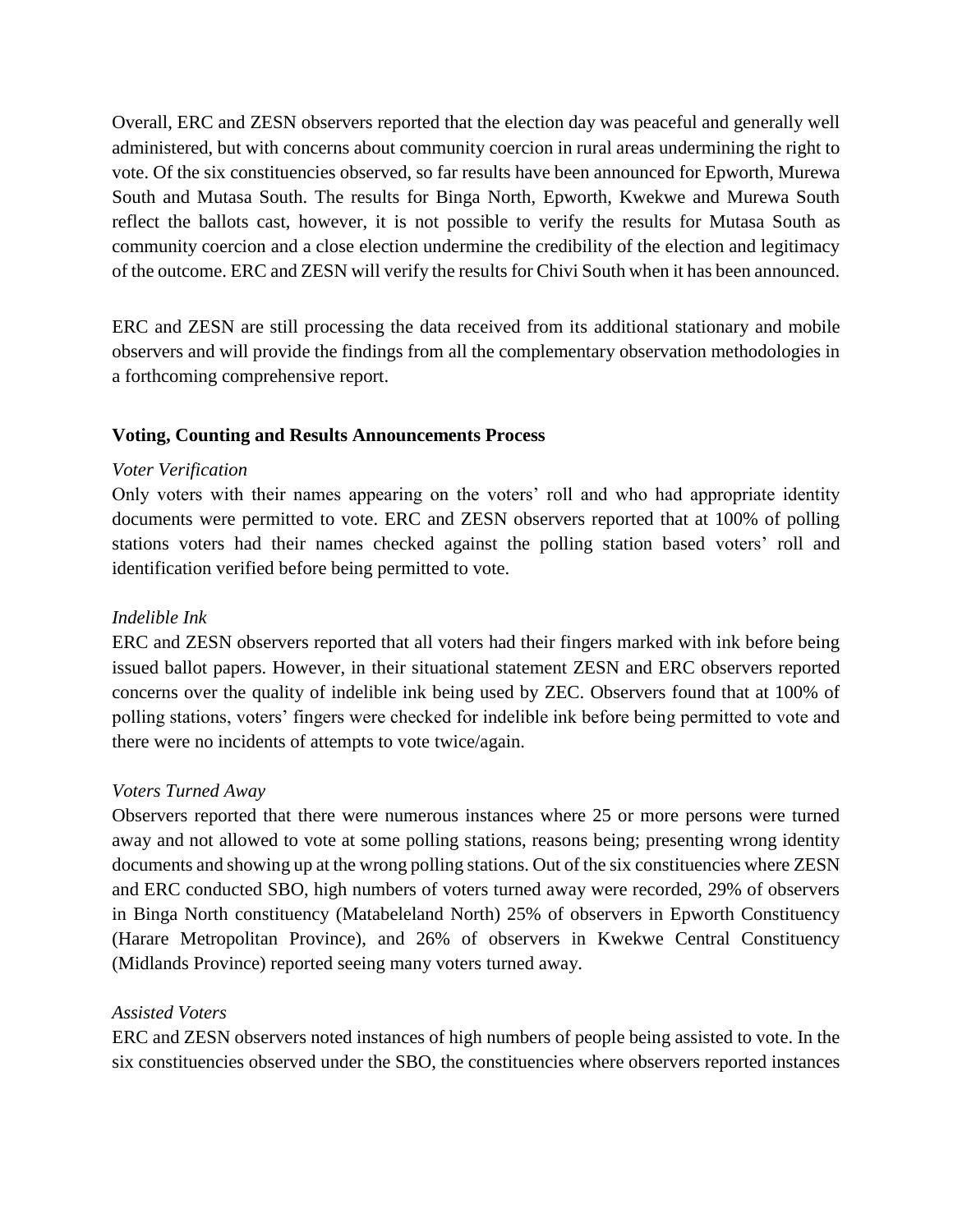of many individuals requesting assistance in casting their ballots included Epworth 59%, Chivi South 36% and Binga North 59%.

### *Closing and Counting*

All observers were permitted to observe closing of polls and counting of the ballots at all the polling stations where they were deployed. ERC and ZESN observers noted some isolated incidents in which individuals without authorization to enter polling stations did so. Further observers reported that before counting, all ballot box seals were confirmed to be untampered with before counting commenced.

### *Party Agents*

Political parties are key stakeholders in the electoral processes and their presence at polling stations increases trust and accountability in the election. During the counting process, observers reported 100% of CCC and ZANU PF were present, while 63% of agents present were from the MDC-A. In all circumstances none of the observers reported party agents requesting for recounts of ballots.

| <b>Political Party</b> | Coverage |
|------------------------|----------|
| <b>CCC</b>             | 99%      |
| <b>ZANUPF</b>          | 100%     |
| <b>MDC</b> Alliance    | 62%      |

*Table 1: Distribution of Presence of Agents Representing the Top 3 Parties*

## *Results Posted*

97% polling stations posted the results Form V11 outside for the public to see. While party agents were given copies of the same in almost all the reported polling stations, 6 cases of not providing agents with V11 forms were reported in Mashonaland East and 4 in Harare.

## *Community Coercion*

ERC and ZESN observers recorded high turnout as well as high vote share for a single party at multiple rural polling stations across Murewa South and Mutasa South, when compared to their respective constituency turnout and vote shares. These are indicators of community coercion. For Murewa South the average turnout was approximately 49%, but for these polling stations turnout was 60% and above. Similarly, for Mutasa South the average turnout was approximately 35%, but for these polling stations turnout was over 50%. For both constituencies the vote share for ZANU PF was over 90% - much higher than for other polling stations. This pattern calls into question where voters were able to freely participate in the process and if the results truly reflect their preferences.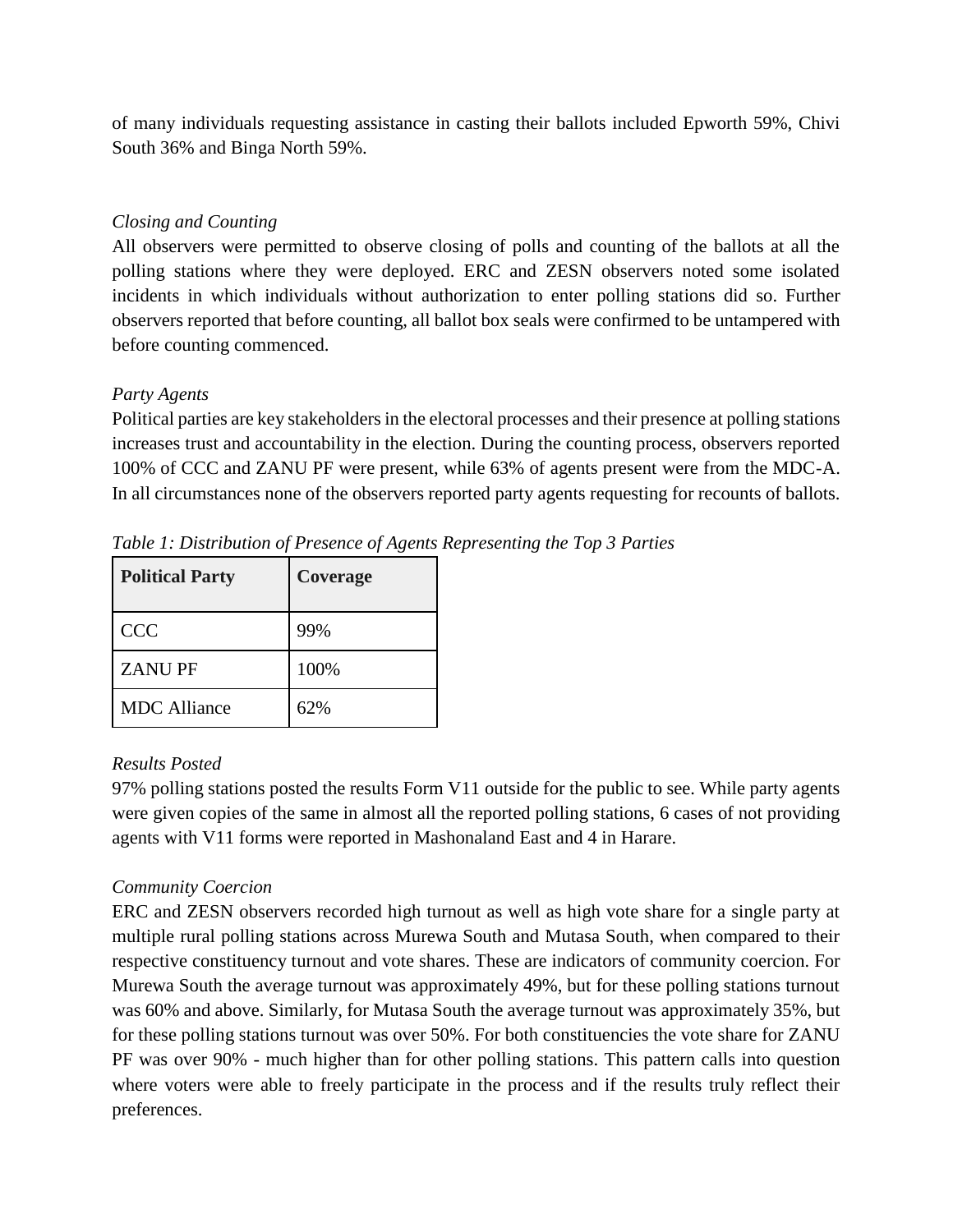*Table 2: Polling Stations with high turnout and ZANU vote share than average in Murewa South and Mutasa South constituencies*

| <b>Polling Station</b>        | <b>Constituency</b> | <b>Turnout</b> | % ZANU PF |
|-------------------------------|---------------------|----------------|-----------|
| Highover Farm Tent A          | Murewa South        | 67%            | 99%       |
| Vanguard Farmhouse Tent A     | Murewa South        | 66%            | 96%       |
| Welcome Home Clinic A         | Murewa South        | 64%            | 93%       |
| Howgate Farmhouse Tent A      | Murewa South        | 60%            | 96%       |
| Five Streams Primary School A | Mutasa South        | 60%            | 94%       |
| Premier Primary School A      | Mutasa South        | 59%            | 96%       |
| Chidazembe Primary A          | Mutasa South        | 58%            | 92%       |
| Hawling Farm Tent A           | Mutasa South        | 51%            | 91%       |

#### **SBO Results Verification**

The SBO is an advanced Election Day observation methodology which allows ERC and ZESN to confidently comment on the voting and results tabulation processes for all polling stations in the select constituencies including those that did not have observers, including an independent verification of the results announced by the ZEC. ERC and ZESN selected six priority constituencies to deploy the SBO methodology for the by-election which included Binga North (Matabeleland North province), Chivi South (Masvingo province), Epworth (Harare Metropolitan Province), Kwekwe Central (Midlandsprovince), Murewa South (Mashonaland East Province), and Mutasa South (Manicaland province). These six constituencies were selected to provide geographic spread and to reflect the political diversity of the country.

### *Binga North*

SBO observers were deployed to 25% of polling stations in the Binga North Constituency (Matabeleland Province). Here is a comparison of ZEC results with SBO estimates: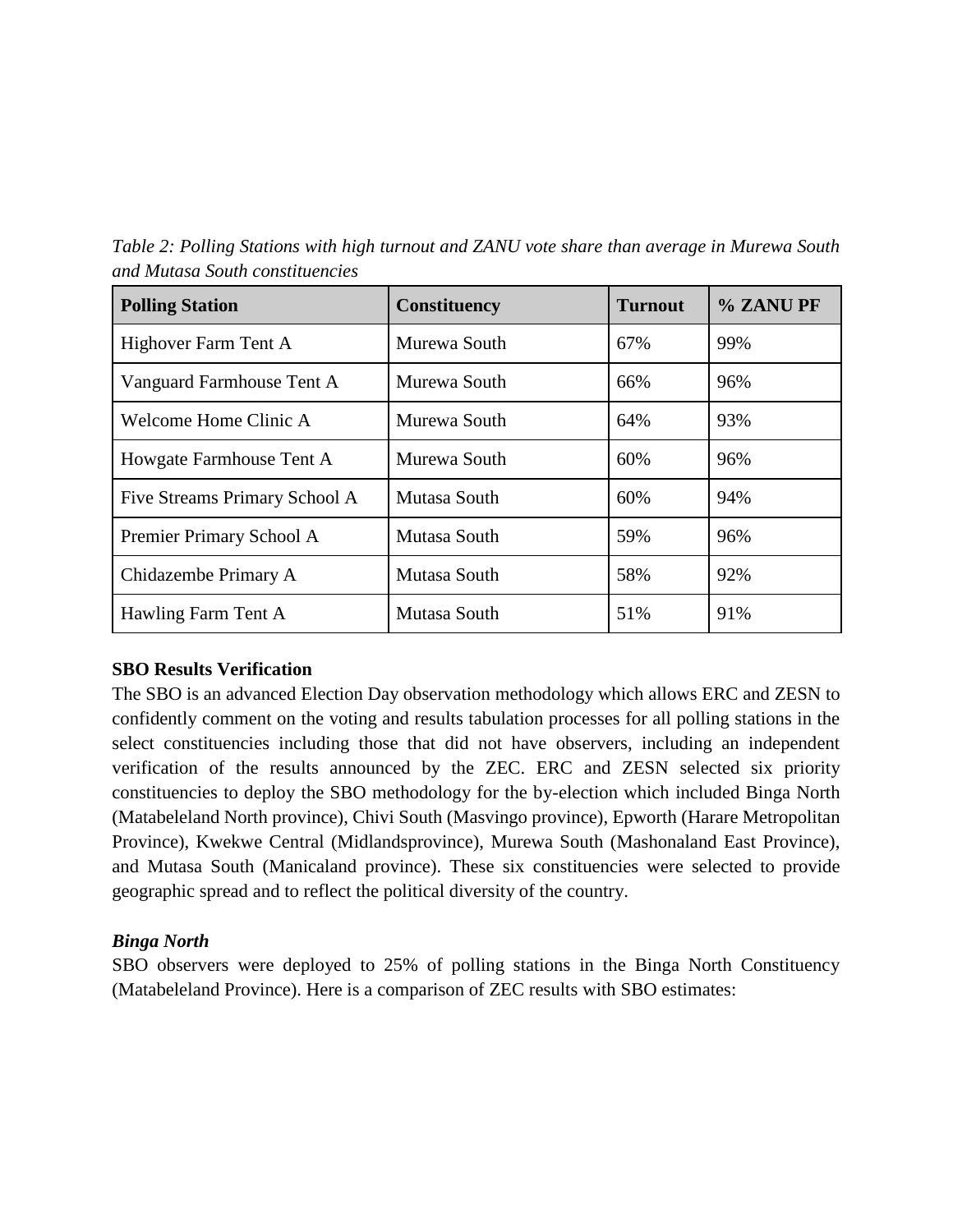| Comparison of the ZEC official results with ERC and ZESN SBO Estimates for Binga<br><b>North Constituency</b> |                        |                              |                           |                                        |                                               |        |  |
|---------------------------------------------------------------------------------------------------------------|------------------------|------------------------------|---------------------------|----------------------------------------|-----------------------------------------------|--------|--|
| <b>Candidate</b><br><b>Name</b>                                                                               | <b>Political Party</b> | <b>ZEC</b><br><b>Results</b> | $%$ ZEC<br><b>Results</b> | <b>SBO</b><br>Lower<br><b>Estimate</b> | <b>SBO</b><br><b>Upper</b><br><b>Estimate</b> | Match? |  |
| Mudima<br>Peggie                                                                                              | MDC-A                  | 356                          | 1.9%                      | 1.2%                                   | 2.6%                                          | Yes    |  |
| Mukuli<br>Disciple                                                                                            | Independent            | 220                          | 1.2%                      | 0.8%                                   | 1.6%                                          | Yes    |  |
| Munsaka<br>Kudakwashe<br>M.                                                                                   | <b>ZANUPF</b>          | 7,971                        | 42.4%                     | 36.4%                                  | 46.8%                                         | Yes    |  |
| Muzamba<br>Clive                                                                                              | <b>UDA</b>             | 136                          | 0.7%                      | 0.4%                                   | 1.0%                                          | Yes    |  |
| Sibanda<br>Dubeko<br>Prince                                                                                   | <b>CCC</b>             | 10,120                       | 53.8%                     | 49.4%                                  | 59.8%                                         | Yes    |  |

*Table 3: Comparison of the ZEC official Results with ERC and ZESN SBO estimates for Binga North Constituency.*

In addition, the estimated SBO turnout falls between 53.7% and 59.7% with rejected ballots between 1.0% and 1.8%.

# *Epworth*

SBO observers were deployed to 50% of polling stations in the Epworth Constituency (Harare). Here is a comparison of ZEC results and SBO estimates

*Table 4: Comparison of the ZEC official Results with ERC and ZESN SBO estimates for Epworth Constituency.*

| Comparison of the ZEC official results with ERC and ZESN SBO Estimates for Epworth<br><b>Constituency</b>                                                                                                                      |             |     |      |      |      |     |  |
|--------------------------------------------------------------------------------------------------------------------------------------------------------------------------------------------------------------------------------|-------------|-----|------|------|------|-----|--|
| <b>Political</b><br>$%$ ZEC<br><b>SBO</b><br><b>SBO</b><br>Candidate<br><b>ZEC</b><br>Match?<br><b>Results</b><br><b>Results</b><br><b>Upper</b><br><b>Name</b><br><b>Party</b><br>Lower<br><b>Estimate</b><br><b>Estimate</b> |             |     |      |      |      |     |  |
| Hazvina<br>Innocent                                                                                                                                                                                                            | Independent | 441 | 2.2% | 1.8% | 3.0% | Yes |  |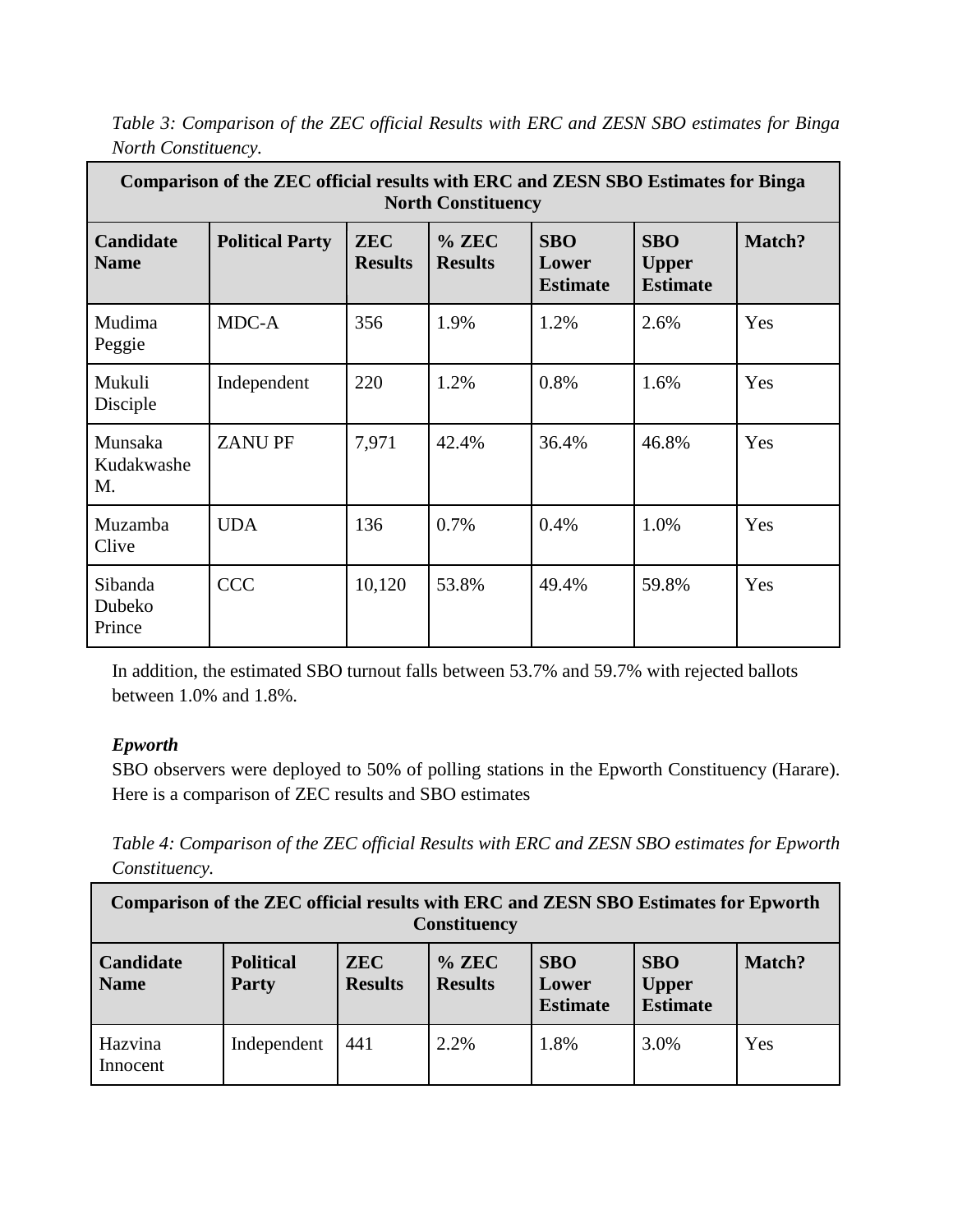| Kureva<br>Earthrage         | <b>CCC</b>    | 8,283  | 41.8% | 38.9% | 45.5% | Yes |
|-----------------------------|---------------|--------|-------|-------|-------|-----|
| Makari Zalera<br>Hazvineyi  | <b>ZANUPF</b> | 10,248 | 51.7% | 47.0% | 54.8% | Yes |
| Mhetu<br>Togarepi Zivai     | MDC-A         | 745    | 3.8%  | 2.6%  | 5.2%  | Yes |
| Musiyadzaanik<br>wa Richard | <b>LEAD</b>   | 92     | 0.5%  | 0.4%  | 0.8%  | Yes |

In addition, the estimated SBO turnout falls between 26.9 % and 29.7% with rejected ballots between 1.0% and 1.6%.

### *Kwekwe Central*

SBO observers deployed to 100% of polling stations in the Kwekwe Central Constituency (Midlands). Here is a comparison of ZEC results and SBO estimates.

| <b>Comparison of the ZEC official results with ERC and ZESN SBO Estimates for Kwekwe</b><br><b>Central Constituency</b> |                                  |                              |                           |                               |                            |        |  |
|-------------------------------------------------------------------------------------------------------------------------|----------------------------------|------------------------------|---------------------------|-------------------------------|----------------------------|--------|--|
| Candidate<br><b>Name</b>                                                                                                | <b>Political</b><br><b>Party</b> | <b>ZEC</b><br><b>Results</b> | $%$ ZEC<br><b>Results</b> | <b>SBO</b><br><b>Estimate</b> | $%$ SBO<br><b>Estimate</b> | Match? |  |
| Dzingire<br>Tafadzwa Lenin                                                                                              | <b>UZA</b>                       | 165                          | 1.7%                      | 165                           | 1.7%                       | Yes    |  |
| Mapurazi John                                                                                                           | <b>ZANUPF</b>                    | 2,883                        | 29.3%                     | 2,883                         | 29.3%                      | Yes    |  |
| Ndlovu<br>Mbekezeli                                                                                                     | MDC-A                            | 145                          | 1.5%                      | 145                           | 1.5%                       | Yes    |  |
| Tobaiwa Judith                                                                                                          | <b>CCC</b>                       | 6,639                        | 67.5%                     | 6,639                         | 67.5%                      | Yes    |  |

**\****NB- Since the SBO deployed to 100% of the polling stations in Kwekwe Central there are no upper and lower limits estimates Murewa South* 

### *Murewa South*

SBO observers were deployed to 100% of polling stations in the Murewa South Constituency (Mashonaland East). Here is a comparison of ZEC results and SBO estimates

*Table 5: Comparison of the ZEC official Results with ERC and ZESN SBO estimates for Murewa South Constituency.*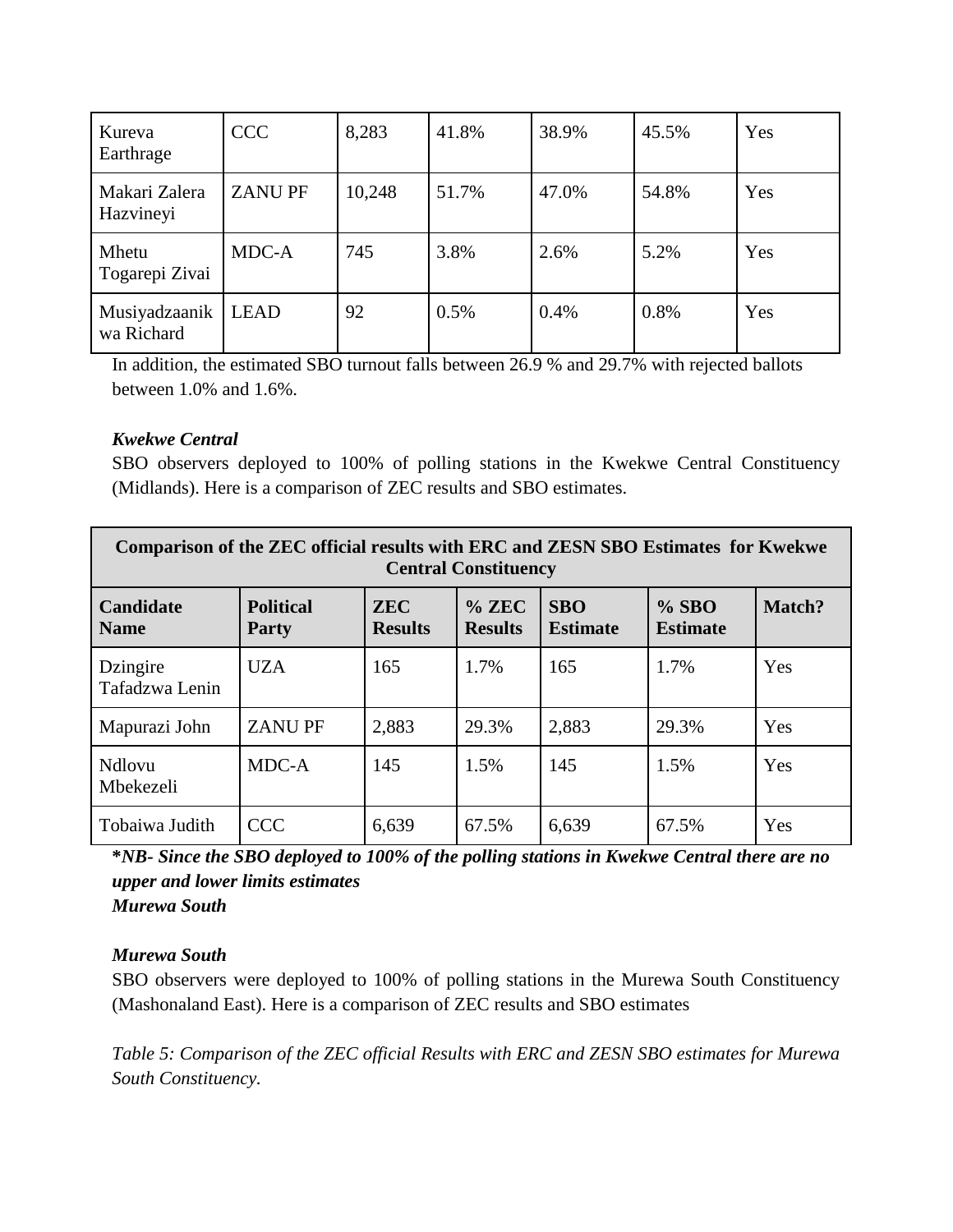| Comparison of the ZEC official results with ERC and ZESN SBO Estimates for Murewa South |                                  |                              |                           |                               |                            |        |  |
|-----------------------------------------------------------------------------------------|----------------------------------|------------------------------|---------------------------|-------------------------------|----------------------------|--------|--|
| <b>Candidate</b><br><b>Name</b>                                                         | <b>Political</b><br><b>Party</b> | <b>ZEC</b><br><b>Results</b> | $%$ ZEC<br><b>Results</b> | <b>SBO</b><br><b>Estimate</b> | $%$ SBO<br><b>Estimate</b> | Match? |  |
| Marudza<br>Dagmore                                                                      | MD-A                             | 309                          | 2.3%                      | 309                           | 2.3%                       | Yes    |  |
| Masoka<br>Nyasha                                                                        | <b>ZANUPF</b>                    | 11,125                       | 83.0%                     | 11,125                        | 83.9%                      | Yes    |  |
| Munemo<br>Rodreck                                                                       | <b>CCC</b>                       | 1,720                        | 13.0%                     | 1,729                         | 13.0%                      | Yes    |  |
| Nesara Simba                                                                            | <b>UDA</b>                       | 94                           | 0.7%                      | 94                            | 0.7%                       | Yes    |  |

**\****NB- Since the SBO deployed to 100% of the polling stations there are no upper and lower limits estimates*

In addition, the estimated SBO turnout is 48.8% and rejected ballots 1.6%.

### *Mutasa South*

It is not possible to verify the results for Mutasa South. SBO observers reported high turnout and vote share for a number of polling stations. While the average turnout for Mutasa South was approximately 35%, all of these polling stations had a turnout of over 50%. At the same time, over 90% of votes were cast for ZANU PF while for the constituency as a whole ZANU PF received only slightly over 50% of the vote. These are indicators of community coercion and that voters were not able to freely participate in the elections. Given that the official margin of victory was only 549 votes, this community coercion undermines the credibility of the Mutasa South election and the legitimacy of the outcome.

*Table 6: Comparison of a high turnout and political Parties vote Share in Mutasa South Constituency*

| <b>Polling</b><br><b>Station</b>           | <b>Turnout</b> | % ZANU PF | $%$ CCC | % MDC-A | % Independent |
|--------------------------------------------|----------------|-----------|---------|---------|---------------|
| <b>Five Streams</b><br>Primary<br>School A | 60%            | 94%       | 4%      | 2%      | 0%            |
| Premier<br>Primary<br>School A             | 59%            | 96%       | 3%      | 0%      | 1%            |
| Chidazembe                                 | 58%            | 92%       | 7%      | 1%      | 0%            |